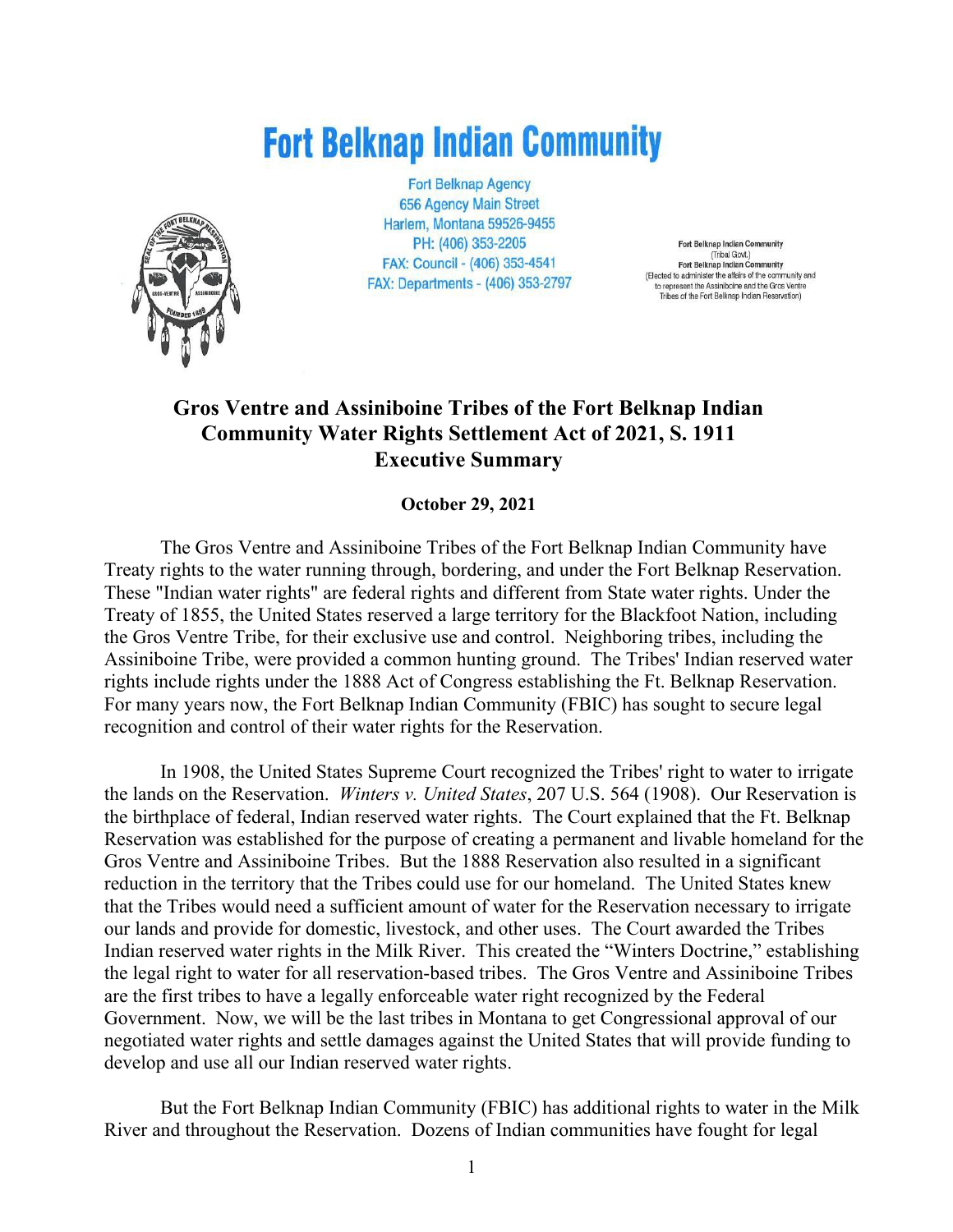recognition of their Indian water rights. Federal law has developed to offer one of two options for the FBIC to secure all of its Indian water rights: litigation or negotiations and settlement. Instead of litigating its water rights claims, the FBIC Council passed Resolution No. 19-81 in 1981 for the purpose of negotiating with the State of Montana through the Montana Water Rights Commission and the federal government to settle the question of how much water belongs to the FBIC for our Reservation.

After over a decade of negotiations between the FBIC, the State of Montana, and the United States, the Fort Belknap Indian Community-Montana Water Rights Compact (Water Compact) was agreed to by the three negotiating parties. After conducting public meetings with the State on the Reservation and in communities of northcentral Montana, the FBIC Council approved the 2001 Water Compact with passage of Resolution No. 17-2001. The Montana Legislature also approved the Water Compact with an overwhelming majority. The Water Compact quantifies the FBIC's Indian Water Rights for the Fort Belknap Reservation and provides agreement that the FBIC has the legal authority to administer, develop, and manage the waters of our Reservation.

Indian Water Rights are a natural resource and a trust asset, held by the United States as the trustee, for the benefit of the FBIC. However, for over a century the United States has failed to protect the Tribes' water rights and has mismanaged our water resources, breaching its fiduciary responsibilities to the Tribes. The FBIC has legal claims against the United States that result from the federal government's actions and inaction to preserve our Indian water rights. This has had a significant and continuing adverse impact on the Tribes' ability to protect, preserve, and use our Indian water rights—and, ultimately, to establish a permanent homeland.

Because Indian Water Rights are trust property, titled in the United States, the Water Compact must be approved by Congress. The FBIC is now seeking Congressional approval of our Water Compact in order to protect and preserve these rights for current and future use. The Council is also negotiating to settle its claims against the United States for monetary compensation and land transfers. We are negotiating for \$593,110,000. These funds will be used to fully develop the FBIC's water rights through the construction of water resource infrastructure projects. These projects will support the Tribes' water-related needs and create economic development opportunities for current and future generations.

Negotiations and settlement amicably resolve the water issues between our Indian water rights and state water users (e.g., how much water belongs to the FBIC), avoids a lengthy and costly litigation process, and settles our water claims against the United States through Congressional approval of the Gros Ventre and Assiniboine Tribes' Water Rights Settlement Act. If we do not settle our Indian water rights, the Montana Water Court will litigate the FBIC claims to these waters. FBIC Indian water right claims were filed in the Water Court by the U.S. as our trustee in June 2015, as required under federal and state laws; they remain pending in the court, which can proceed to litigate these claims at any time in the near future. If the claims are litigated, the Water Court will have no authority to approve funding for our claims against the United States—funding that will allow us to develop our water rights. We will have a "paper" water right: legal rights to the water without the financial ability to develop and use it.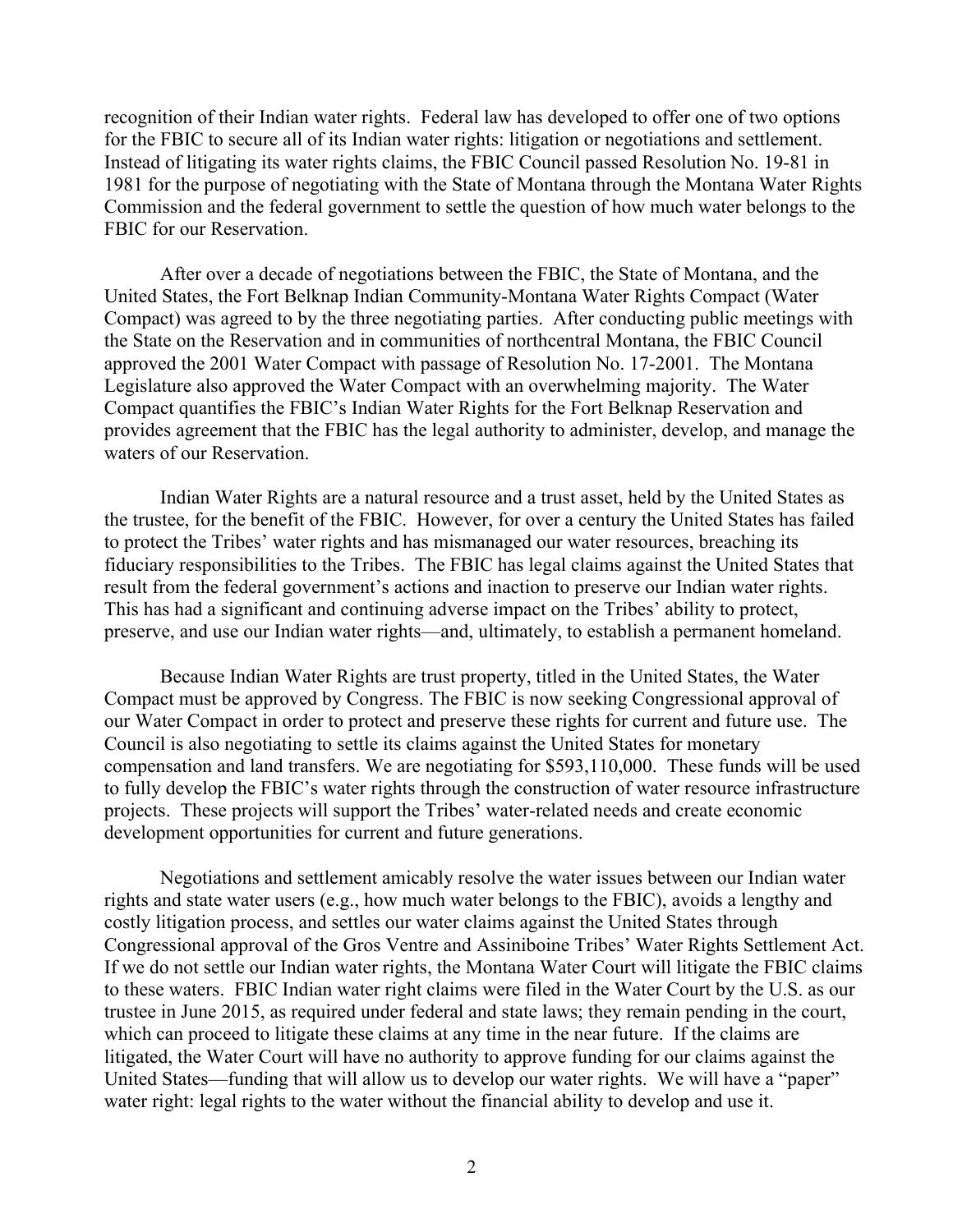On September 10, 2018, the FBIC Council made a decision, consistent with past Councils since the 1980s, to approve Resolution No. 232-2018 and move forward with the proposed Water Rights Settlement Act. This process involves working with the Montana Congressional delegation to get the Act introduced in Congress and complete the negotiations to secure a comprehensive water rights settlement that includes funds to fully develop and use our Indian Water Rights. On October 9, 2018, the FBIC Council approved Resolution No. 234-2018 to include a portion of the Grinnell lands in our settlement with the requested restoration of other State and federal lands, to be transferred and held in trust for the FBIC as part of the Reservation and in partial satisfaction of the claims against the United States.

With Congressional approval of our Water Rights Settlement Act, the Indian reserved water rights of the FBIC will be secured for the Tribes and Tribal members for all generations. Indian reserved water rights cannot be forfeited or abandoned because it is not being used. Tribes retain the future use of their designated Indian water rights— in perpetuity. This is a critically important outcome at a time when water shortages are predicted for the foreseeable future in the west. Once Congress approves the quantity of the FBIC's water rights, the Tribes will have a renewable natural resource whose value will increase over time and become more valuable than oil.

The FBIC will have the ability to market its unused water through leasing and other agreements on and off the Reservation. As a renewable resource, the FBIC can lease its available annual water to other users when it is not using its water. This will provide economic benefit to the Tribes and tribal members. However, the FBIC cannot sell its Indian Water Rights. Our Indian Water Rights will belong to the FBIC forever.

This Executive Summary provides a review of the key elements of the proposed Water Rights Settlement Act. It is divided into the following eight sections: (1) FBIC Indian Water Rights; (2) State and Federal Lands to be Transferred into Trust for the FBIC; (3) Aaniiih Nakoda Settlement Trust Fund; (4) Creation of Jobs for Planning, Designing, and Constructing Water-related Facilities; (5) Regional Economic Impact and Benefits; (6) Milk River Coordinating Committee; (7) Waiver and Release of Claims, Reservation and Retention of Claims, and Miscellaneous Provisions; and (8) Enforceability Date.

#### **FBIC Indian Water Rights**

FBIC Council members negotiating the FBIC Indian water rights' quantification, administration, and settlement over the last thirty years have had the goal of ensuring that Tribal water claims are negotiated to: (a) provide for the FBIC use of Tribal water for multiple purposes; (b) ensure the FBIC rights include all the surface water on the Reservation; (c) ensure we have the most superior and senior priority date for the use of water in the Basin; and (d) provide for full rights to groundwater under the Reservation. The 2001 Water Compact describes the FBIC's Indian water rights in detail.

The FBIC Indian Water Rights include, but are not limited to, water needed for (1) historically irrigated lands, (2) presently irrigated lands, and (3) future irrigable lands. They also include stored water, water for domestic, municipal, industrial, and livestock uses. The FBIC has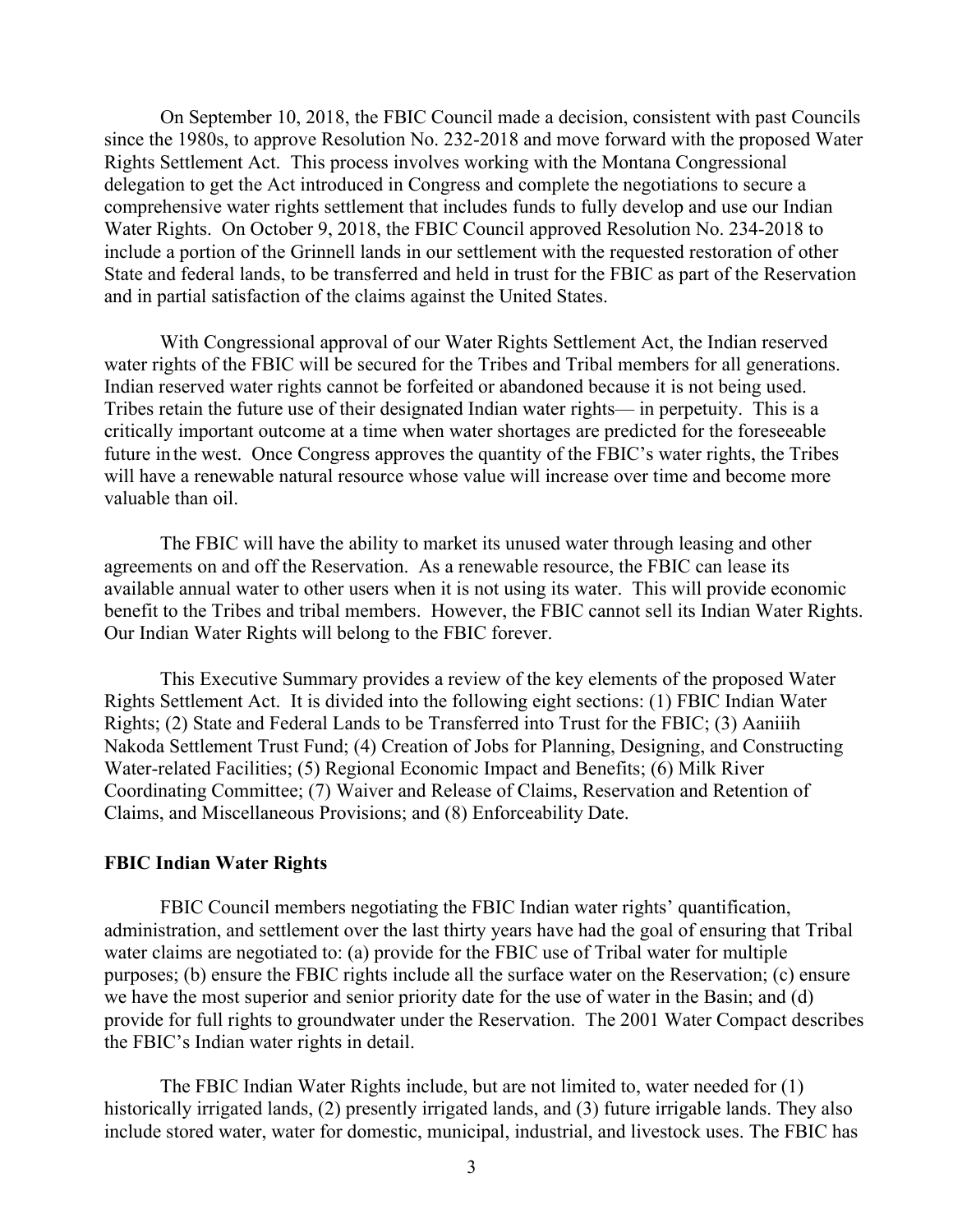the superior, senior water rights to use water from the Milk River and its tributaries, as well as rights to water within the Reservation in (1) the Peoples Creek Basin (including Duck Creek, South Fork of Peoples Creek, Little Peoples Creek, Jim Brown Creek, and Lodge Pole Creek); (2) the Beaver Creek Basin (including Big Warm Creek and Little Warm Creek); (3) the Missouri River Basin within the Reservation; and (4) the Sub-Marginal lands.

The following details describe the FBIC Indian Water Rights:

1. Trust Asset. The United States is required to hold the Tribal Indian Water Rights in trust for the use and benefit of the FBIC, with federal protections for allottees who have the right to use Tribal water for irrigation purposes.

2. Senior Priority Date. Generally, the priority date for the FBIC's use of its water rights on the Reservation in the Milk River Basin 40J, Peoples Creek Basin 40I, Beaver Creek Basin 40M, and the Missouri River Basin 40EJ is October 17, 1855—the senior right to use the water on these rivers and streams. Off-Reservation Tribal Fee and Trust lands have a water use priority date of 1893; and the Missouri River Basin 40EJ water right, including when transferred to the Peoples Creek Basin 40I, has a priority date of 1935.

3. Period of Annual Use. Irrigation water can be used between March 1 and October 31 of each year. Other non-irrigation uses, such as for livestock, domestic use, diversion of Milk River water to the proposed Ft. Belknap Reservoir, and water needed to support non-irrigation uses on the Reservation, are authorized for the entire year. Generally, the Tribes can divert water by any means from any point on the water sources that lie within the boundaries of the Reservation, for use any place within the Reservation, and off the Reservation in the Missouri River.

4. Milk River. We have the right to divert up to 645 cubic feet per second of the United States' share of the natural flow of the Milk River Basin from its headwaters, and including upstream tributaries, at the diversion point on the Reservation. This is equal to 119,716 acre-feet of water per year.

 $\checkmark$  Of the Milk River water right, up to 125 cubic feet per second (60,754 acre-feet per year) may be diverted for direct use on a maximum of 10,524 presently irrigated acres within the Fort Belknap Indian Irrigation Project. This water right preserves the historic water use protected under the *Winters* Doctrine.

 In addition, up to 520 cubic feet per second may be diverted for direct use or to off-stream storage, or both, for the following: use on an additional 19,930 present and future irrigated acres within the Milk River Basin 40J, and up to 4,000 acre-feet per year of use for nonirrigation purposes. The proposed off-stream storage, the Ft. Belknap Reservoir, is for a maximum combined capacity up to 60,000 acre-feet.

5. Peoples Creek. We have the right to the entire surface water and groundwater, which is hydrologically connected to the surface water, remaining in the Peoples Creek Basin within the Reservation, including the right to store Peoples Creek water, after satisfaction of certain water rights arising under State law for non-tribal, historical irrigators in Upper Peoples Creek off the Reservation, negotiated as part of the Water Compact. In exchange for this agreement, the state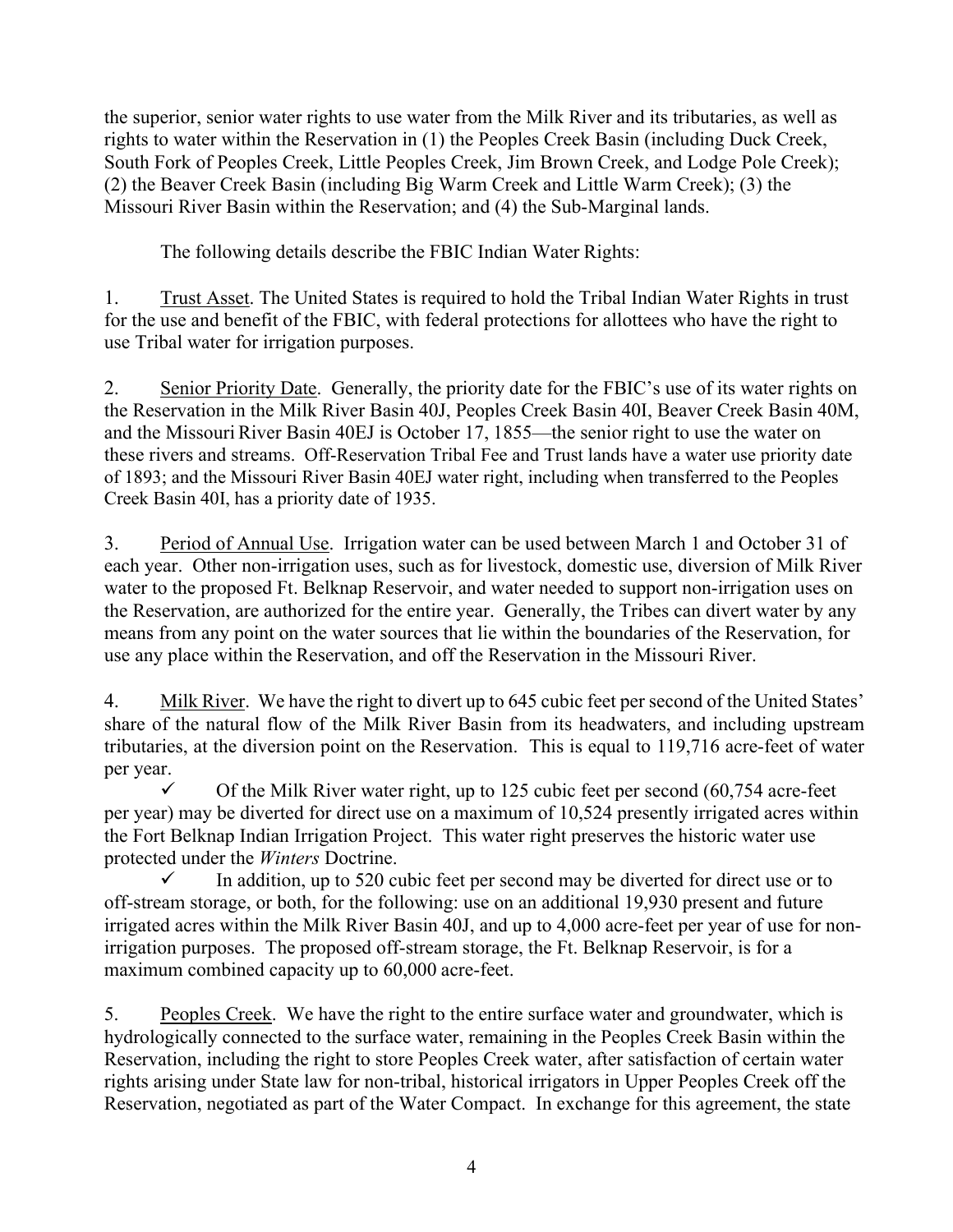and federal governments have agreed to build Reservation storage with a minimum capacity of about 3,000 acre-feet in Upper Peoples Creek for whatever purposes the Tribes want.

 $\checkmark$  The right to use water in the Peoples Creek Basin includes the right to use water that can be conveyed from the Missouri River Basin 40EJ and transferred to the Peoples Creek Basin.

 $\checkmark$  We have the right to use this water to restore and develop an irrigation project amounting to 1,107 acres along the Peoples Creek and for other purposes.

6. Beaver Creek. We have the right to divert 8,024 acre-feet per year for irrigation of 2,241 acres from surface flow, or from groundwater, within the Reservation in the Beaver Creek Basin. The Tribes have the right to develop or authorize the development of groundwater within the Reservation that is not hydrologically connected to surface water under certain conditions, including consideration of an adverse effect on a water user (which is defined as an actual interference with the reasonable exercise of a water right resulting in a material injury).

7. We have the right to use or authorize the use of our Indian reserved water rights for nonirrigation purposes, such as domestic, municipal, and industrial use.

8. The Tribes have water rights on trust and Tribal fee land off the Reservation that includes the right to divert up to 1,135 acre-feet of water per year (for the present and historic irrigation of 297 acres and future irrigation of 18 acres) in the Missouri River Basin 40EJ, and includes up to 1,290 acre-feet per year for transbasin diversion to the Peoples Creek Basin (with a priority date of July 24, 1893). We also have the right to develop surface and groundwater in the Missouri River 40EJ and Peoples Creek Basins on off-Reservation trust and on Tribal fee lands (pursuant to State law).

9. The Tribes have the right to develop surface water from intermittent streams within the Reservation for use by livestock from the Milk River and its tributaries, the Peoples Creek Basin, the Beaver Creek Basin, and the Missouri River Basin. (Water for livestock cannot be obtained from a Perennial Stream). The capacity of each impoundment pit may be for a maximum of 15 acre-feet, and the total amount impounded in each impoundment or pit may be for a maximum of 30 acre-feet per year.

10. We are entitled to 20,000 acre-feet per year of stored water in Lake Elwell without cost to the FBIC and for multiple uses on and off the Reservation, including water marketing, within the Missouri River Basin.

11. Additionally, the FBIC will continue to receive its annual 1/7 share to the Fresno Reservoir's total quantity of stored water under the 1946 Fresno Reservoir Agreement, which, while variable, has averaged about 10,983 acre-feet per year. In the event the federal Fresno Dam is expanded and results in increased water storage, we would get a 1/7 share of the expanded storage Reservoir.

12. The FBIC will create a Tribal Water Code that will regulate and enforce the use of the Tribal Water Rights to provide for irrigation, domestic, commercial, municipal, industrial, cultural, recreational, and other uses, with a due process system for determining requests for the use of water on Tribal and allotted trust lands, and Tribal fee lands, and resolving disputes.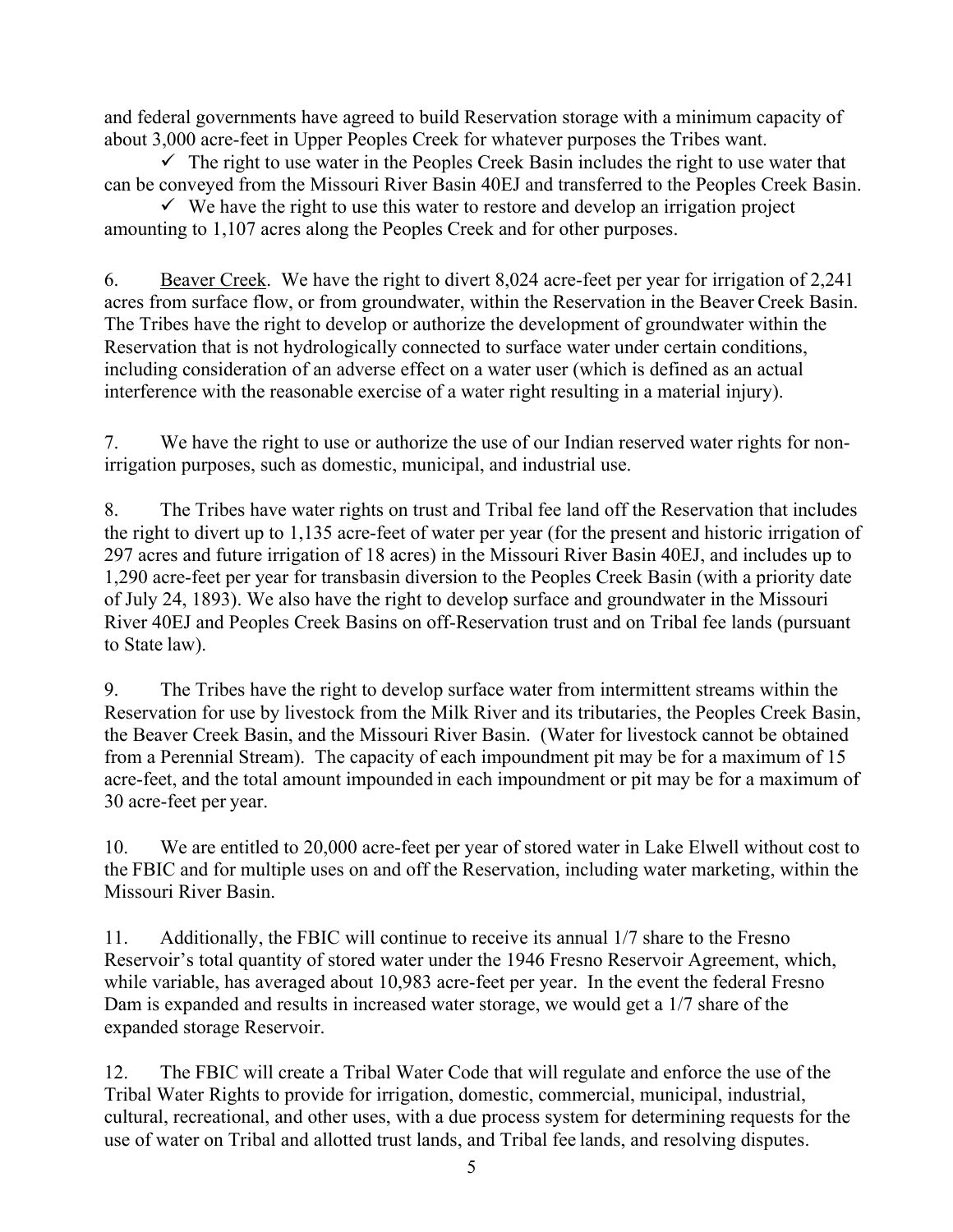13. The FBIC, or a tribal farming enterprise or irrigation district approved by the FBIC Council, may enter into leases or agreements for the use of allotted lands for the development of the Fort Belknap Indian Irrigation Project, or any other irrigation project on the Reservation in the Milk River and Peoples Creek Basins, with the proceeds from a lease or agreement distributed to each owner of land subject to the lease or agreement, in proportion to the interest owned by the owner.

14. The reservation of a rights-of-way through individually-owned allotted lands for irrigation purposes is authorized, with compensation to be paid to the individual owners of such allotted lands.

15. The FBIC may temporarily transfer certain portions of the Tribal water rights by service contract, lease, or exchange for use off the Reservation within the Missouri River Basin, except as may be limited by the 1909 Boundary Waters Treaty between Canada and the United States, and consistent with the conditions specified in the Water Compact. However, the FBIC shall have the right to transfer Tribal water rights internationally, interstate, and inter-basin to the same extent such transfers are permissible for state-based and other water rights users.

16. The Secretaries of the United States Departments of the Interior and Energy are required to make favorable Pick-Sloan Missouri River Basin Program pumping power, preference customer rates available for up to 37,245 net acres of FBIC project lands under irrigation and for the mitigation projects required and funded by the Act.

## **State and Federal Lands to be Transferred into Trust for the FBIC**

The Tribal leaders of the FBIC have always valued and fought for land rights, recognizing the importance of a tribal land base to their existence as a sovereign nation. The Water Rights Settlement Act provides for the transfer of 58,553 acres of State and federal lands to be held in trust by the United States for the FBIC as part of the Fort Belknap Reservation. The land transfer contributes to the settlement of the FBIC water rights as partial satisfaction of the FBIC claims against the United States.

State Lands Exchange and Transfer. The land transfers include a provision for the State to exchange some of its lands for Federal lands, with the identified State lands then transferred into trust to be held by the United States for the FBIC. This will include 20,296 acres of State lands on the Reservation and 7,413 acres of State lands off the Reservation (in what are known as the submarginal lands immediately west of the Reservation boundary where the FBIC owns other land from its aboriginal territory), for a total of 27,709 acres.

Federal Lands Transfer. Other Federal lands have been identified and designated to be transferred into trust for the FBIC, consisting of 30,844 acres. This Federal land transfer includes the following lands: (1) 24,784 acres designated as Bureau of Land Management lands (including a portion of what is known as the "Grinnell Lands," to include 14,495 acres); (2) 2,541 acres designated as Bureau of Reclamation lands; and (3) 3,519 acres designated as Department of Agriculture lands (former trust lands that were judicially foreclosed on and acquired by the Department).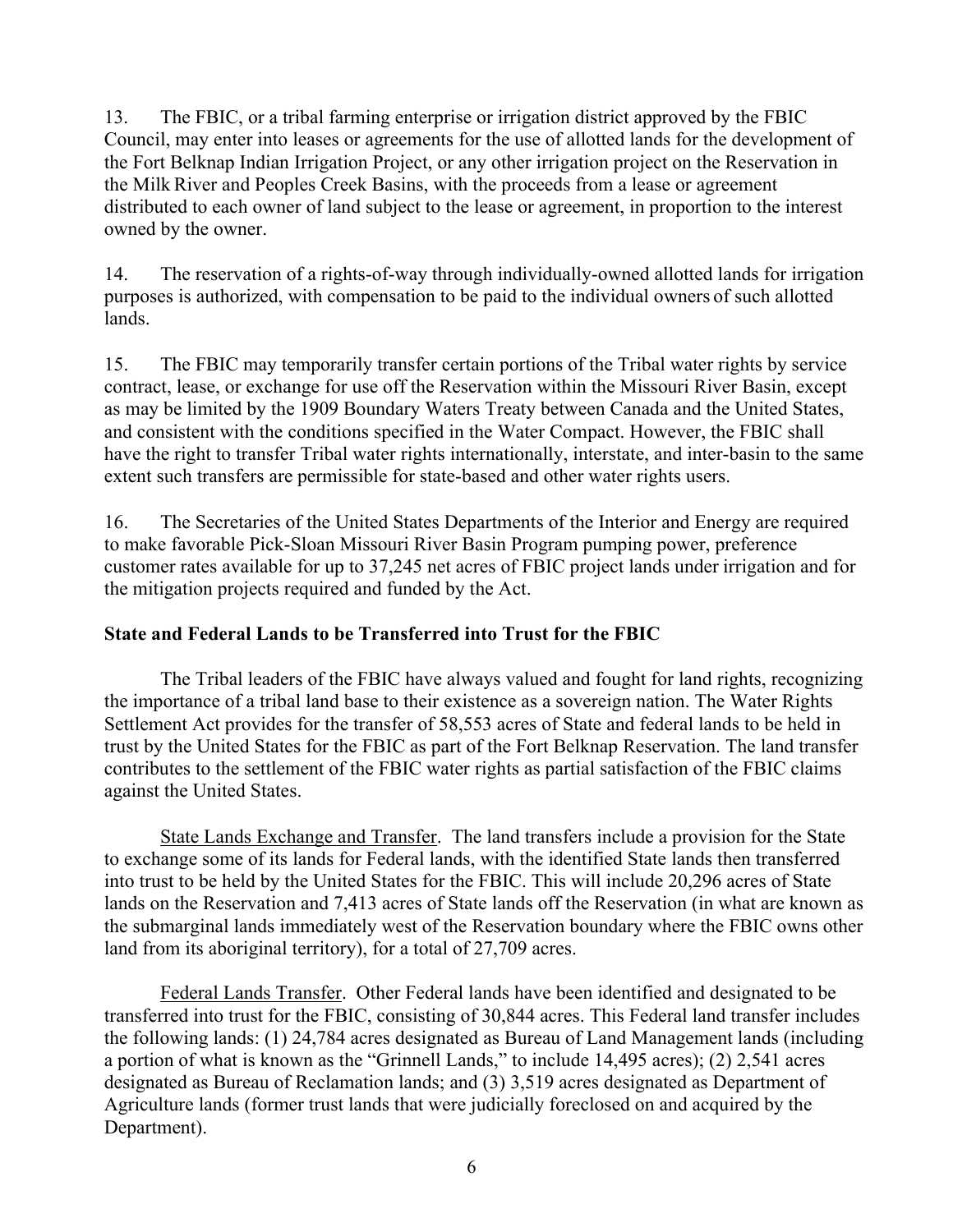The Water Rights Settlement Act protects lands with valid, existing private rights within the State and federal land transfers, including rights subject to the General Mining Act of 1872, 30 U.S.C. § 21 *et seq*. Private fee lands are not included in the land transfers (e.g., the 222 acres within the Grinnell Lands transfer). The Act will also provide, as an enforceable federal law, that any road necessary for customary access to fee land parcels or other private rights within the boundary of the transferred lands shall be guaranteed with continued access to the private land parcels through easements. Private fee landowners will not be removed from their land.

Additionally, any use of land, including grazing, pursuant to a valid lease, permit, or right-of-way that is in effect on the date of the land transfer, shall remain in effect until the date of expiration of the lease, permit, or rights-of-way (unless an earlier termination is requested by the holder of such lease, permit, or rights-of-way). Any improvements upon the land constituting personal property shall remain the property of the lease, permit, or rights-of-way holder.

Grinnell Lands. With the establishment of the Fort Belknap Reservation as a permanent and independent homeland for the Tribes in 1888, more than fourteen million acres of the Gros Ventre, Piegan, Blood, Blackfeet, Crow, and Assiniboine lands were surrendered to the United States. The Grinnell Lands, in the Little Rockies, are a former portion of the 1888 Fort Belknap Reservation that the Tribes have long considered to be sacred lands supporting the spiritual and cultural practices of the Tribal members, and contain the headwaters of the Tribes' Reserved Water Rights in the southern portion of the Reservation. The Indian agents of the United States knew that there were gold and other precious minerals in the Little Rockies as early as 1884, and that non-Indian miners were trespassing on the Indian land seeking to acquire their fortunes.

Soon after the Tribes were put on their geographically-restricted Reservation, with the federal government's expectation that we would become farmers, valuable lode gold was discovered within the southern portion of the Reservation in the Little Rockies. The government supported the interests of the miners and sought to take back a portion of the lands from the newly formed Reservation, shrinking the size of the Fort Belknap Reservation.

The Indian Commissioners, reporting to Congress at this time, admitted that the Tribes would not be self-supporting as farmers after such a short period of time on their new Reservation.<sup>[1](#page-6-0)</sup> In fact, the Indian Commissioners informed the U.S. Senate, as they had informed the Tribal leaders, that it was absolutely certain that the Tribes would suffer and starve if they did not surrender the lands in the southern portion of their new Reservation to the United States in order to have financial support for the survival of their members. In written proceedings of the negotiations before the Tribal Council, Indian Commissioner William C. Pollack told the Tribal leaders that if they did not sell more of their land, "there would be no way to get beef, cattle, flour, wagons, or anything else. . . and your women and babies [will be] crying for something to eat . . . ."

Under extreme duress, with a promise that the Tribes' water would not be adversely affected and that surrendered lands would be about 40,000 acres, the Tribal leaders gave in to the Federal government's pressure and fraudulent dealings and signed the Grinnell Agreement in 1895. The Grinnell Agreement was approved by an Act of Congress in 1896—but the assigned

<span id="page-6-0"></span><sup>&</sup>lt;sup>1</sup> See Senate Report No. 117, 54<sup>th</sup> Congress, 1<sup>st</sup> Session, February 12, 1896.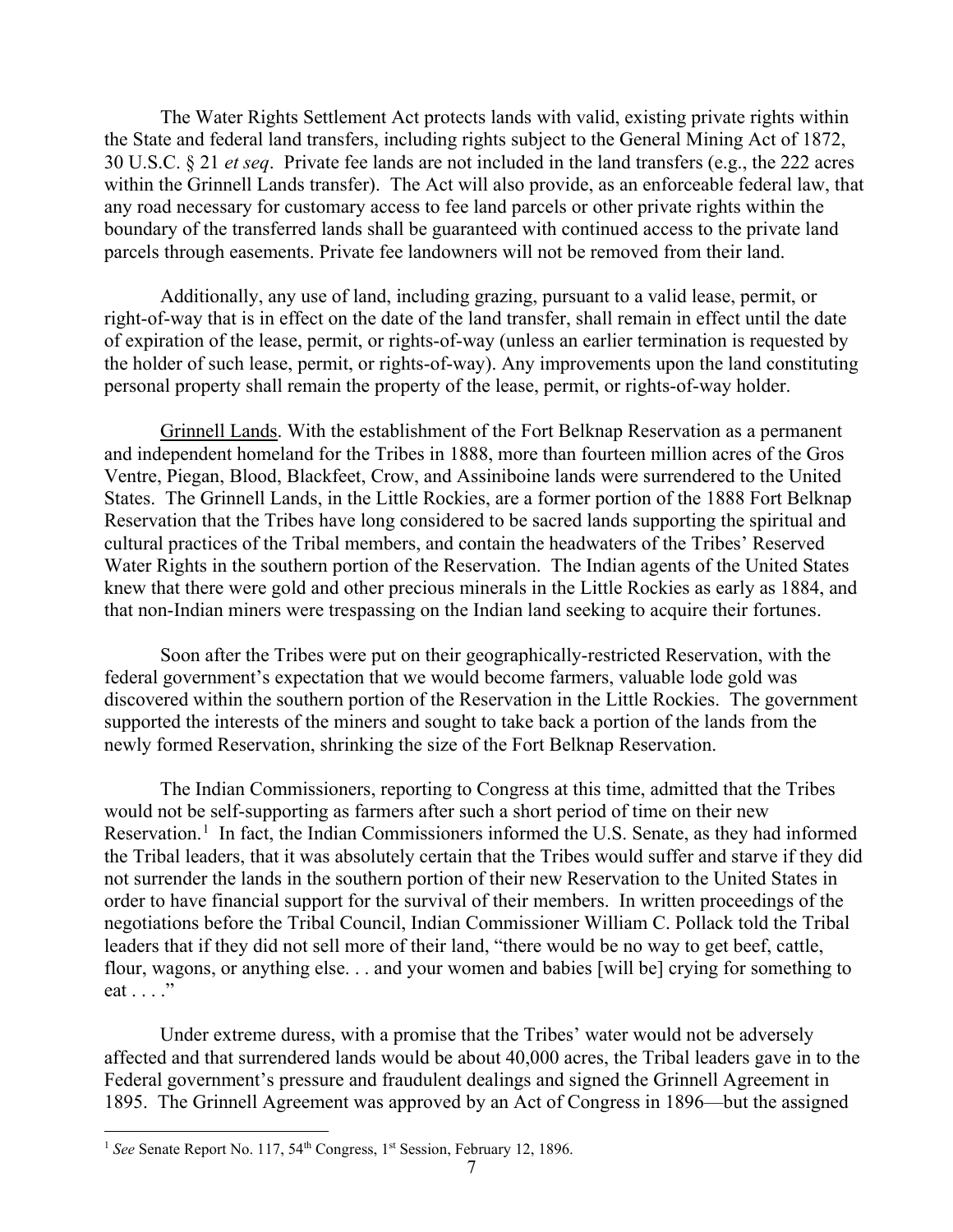surveyor subsequently expanded the portion of lands that would be removed from the Reservation to about 60,000 acres, even though monetary compensation for the surrendered lands was based on only 40,000 acres, and the Tribes are left with a perpetually contaminated water source. These lands have not been managed and administered in a manner that has protected and preserved the Tribal cultural and sacred resources. The Tribal government is in the best position with the highest interest in restoring, conserving, and protecting these important sacred, cultural, archaeological, and historical resources. This includes improving the ecological integrity, social values, and economic environment of this area, as well as the grazing, vegetation, fishery, geological, biological, wildlife, recreational, and scenic resources.

Importantly, the Tribes have identified the critical need to restore and improve the water quality and otherwise protect the headwaters of the Tribal water rights that flow to the Reservation from the Grinnell Lands. A primary reason for the transfer of a portion of the Grinnell Lands back to the FBIC is because the flows of water generated in the Grinnell Lands' watershed make up a vitally important part of the Tribes' water rights in the southern portion of the Reservation. Notably, the water resources and the population of the FBIC are divided into two distinct areas: the northern part of the Reservation and the southern part of the Reservation. The population in the northern part of the Reservation receive almost all of their water supply from the Milk River, where there is a relatively ample water supply.

However, a substantial portion of the FBIC population resides in the southern part of the Reservation and are dependent on a limited water supply generated in the Little Rockies, including that of the Grinnell Lands. This limited water supply is exacerbated by the FBIC's agreement, in an act of friendship and compromise during the Water Compact negotiations, to subordinate senior water rights in the main Upper Peoples Creek so that the neighboring non-Indian farmers can continue their historical water uses for irrigation.

Furthermore, some of the sub-surface water supply that is supposed to flow towards the Reservation has reversed its direction of flow away from the Reservation. This occurred because of the gold mining operation that took place when the mines were active, which reversed the direction that the groundwater flows. And, due to the old gold mining operations' techniques, some of the creeks that do flow towards the Reservation continue to carry pollutants, polluted water that cannot be used by the Tribal residents of the southern portion of the Reservation. This has diminished even further the available water supply for these Tribal members. Nevertheless, these Tribal members need a water supply for their domestic, municipal, recreational, and irrigation uses.

These numerous, historical man-made problems since the Tribes lost the Grinnell Lands are powerful and persuasive reasons why the FBIC must regain some control, protection, and regulation of the limited water resources generated in the Grinnell Lands watershed. The Water Rights Settlement Act provides for the transfer of a small portion of the Grinnell Lands back to the FBIC. Under the FBIC jurisdiction, the 14,495 acres of Grinnell Lands to be transferred to the FBIC shall retain the right of non-tribal members under Tribal law to continue to have the same access to the Grinnell Lands as it exists today for the next twenty-five years, with the same permit fees, bag limits, and the other rights and privileges non-tribal members currently enjoy under the State's hunting and fishing laws and regulations. The Act also provides non-tribal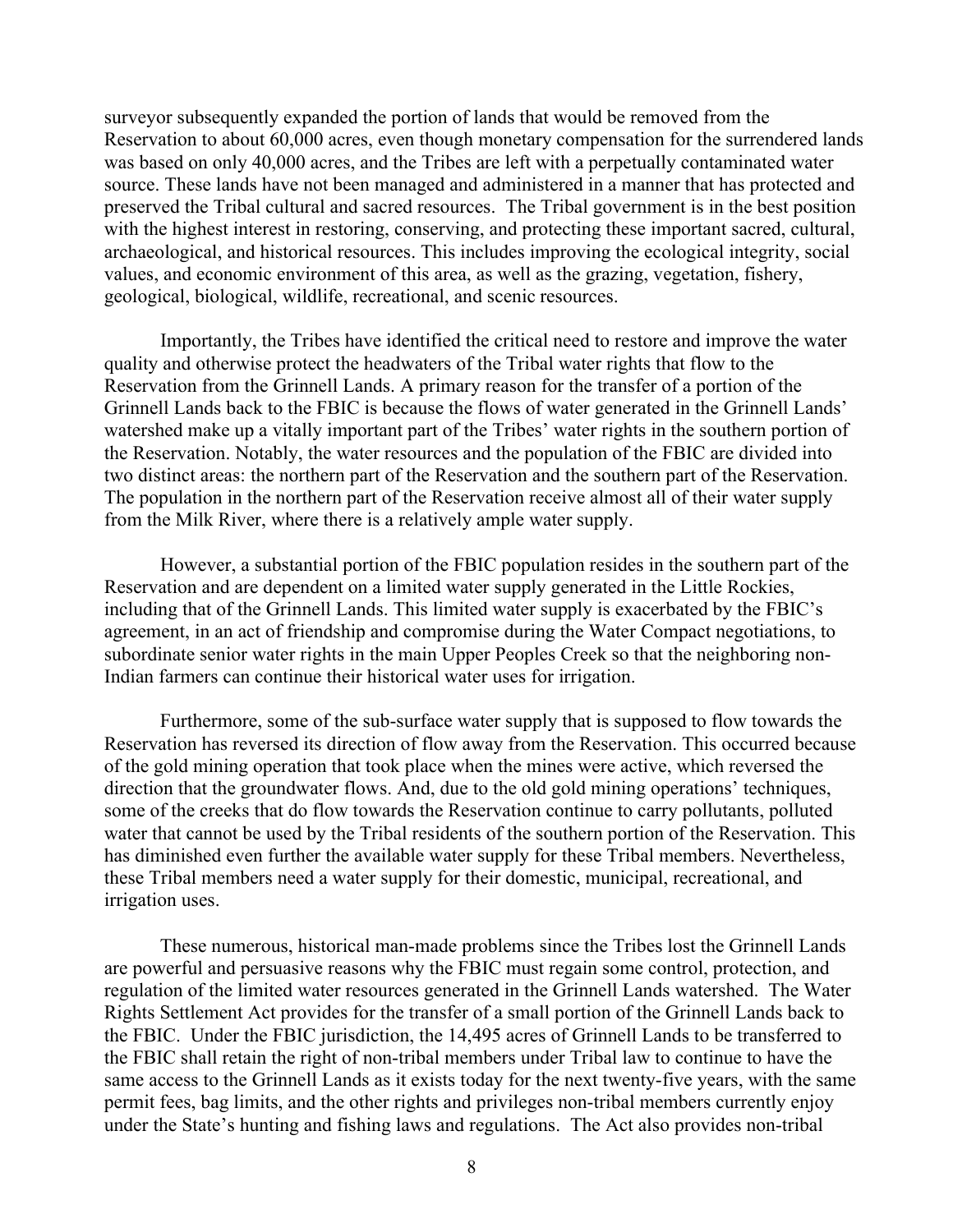members an equivalent right under Tribal law of access for twenty-five years for recreational purposes that is identical to that they currently enjoy under the Bureau of Land Management public lands laws and regulations. The Act provides that FBIC Tribal law will remain consistent with these particular State and Federal regulations during this time period, after which time the FBIC will decide what Tribal law and regulations will govern this area.

Fee-to-Trust lands. As a part of the Settlement bill, the FBIC is also requesting that almost 30,000 acres of Tribally-owned Fee lands, on and off the Reservation, be transferred into trust and become part of the Reservation.

#### **Aaniiih Nakoda Settlement Trust Fund**

The FBIC Water Rights Settlement Act proposes the establishment of the Aaniiih Nakoda Settlement Trust Fund for the purpose of developing the FBIC Indian Water Rights by carrying out the activities identified in the Act and the 2019 FBIC Comprehensive Water Development Plan (Plan). The Act provides that the FBIC may make modifications to the Plan that it determines necessary to account for the conditions in existence at the time the funding is received and the activity is carried out.

The FBIC is seeking \$593,110,000 of Federal funding for the Aaniiih Nakoda Settlement Trust Fund to satisfy and compensate for the legal claims that the FBIC has against the United States. The Trust Fund consists of four major accounts established in the Treasury of the United States for expenditures by the FBIC as follows: (1) the FBIC Tribal Land and Water Rehabilitation, Modernization, and Expansion account; (2) the FBIC Water Resources and Water Rights Administration, Operation, Maintenance, and Repair account; (3) the FBIC Tribal Economic Development account; and (4) the FBIC Clean and Safe Domestic Water Supply and Wastewater Systems account.

The proposed FBIC Water Rights Settlement Act authorizes \$593,110,000 in appropriations for the FBIC for each of the four accounts, as follows:

1. The FBIC Tribal Land and Water Rehabilitation, Modernization, and Expansion Account—\$240,140,000: This account is established for the rehabilitation, modernization and expansion of the Fort Belknap Indian Irrigation Project to support the agricultural economy on the Reservation, including restoring historically irrigated lands or projects. It also includes the funding of activities related to exchanging, transferring, or acquiring land for irrigation; cultural preservation; water resource development; and other land- and water-related projects.

2. The FBIC Water Resources and Water Rights Administration, Operation, Maintenance, and Repair Account—\$61,300,000: This account is established to pay the costs of administering the Tribal water rights and water resources, development of a Tribal Water Code, and for the annual operation and maintenance costs for the expanded irrigation projects.

3. The FBIC Tribal Economic Development Account—\$168,390,000: This account is established in order to pay the costs of water-related economic development activities that the FBIC determines will further develop the Reservation economy of the FBIC. This account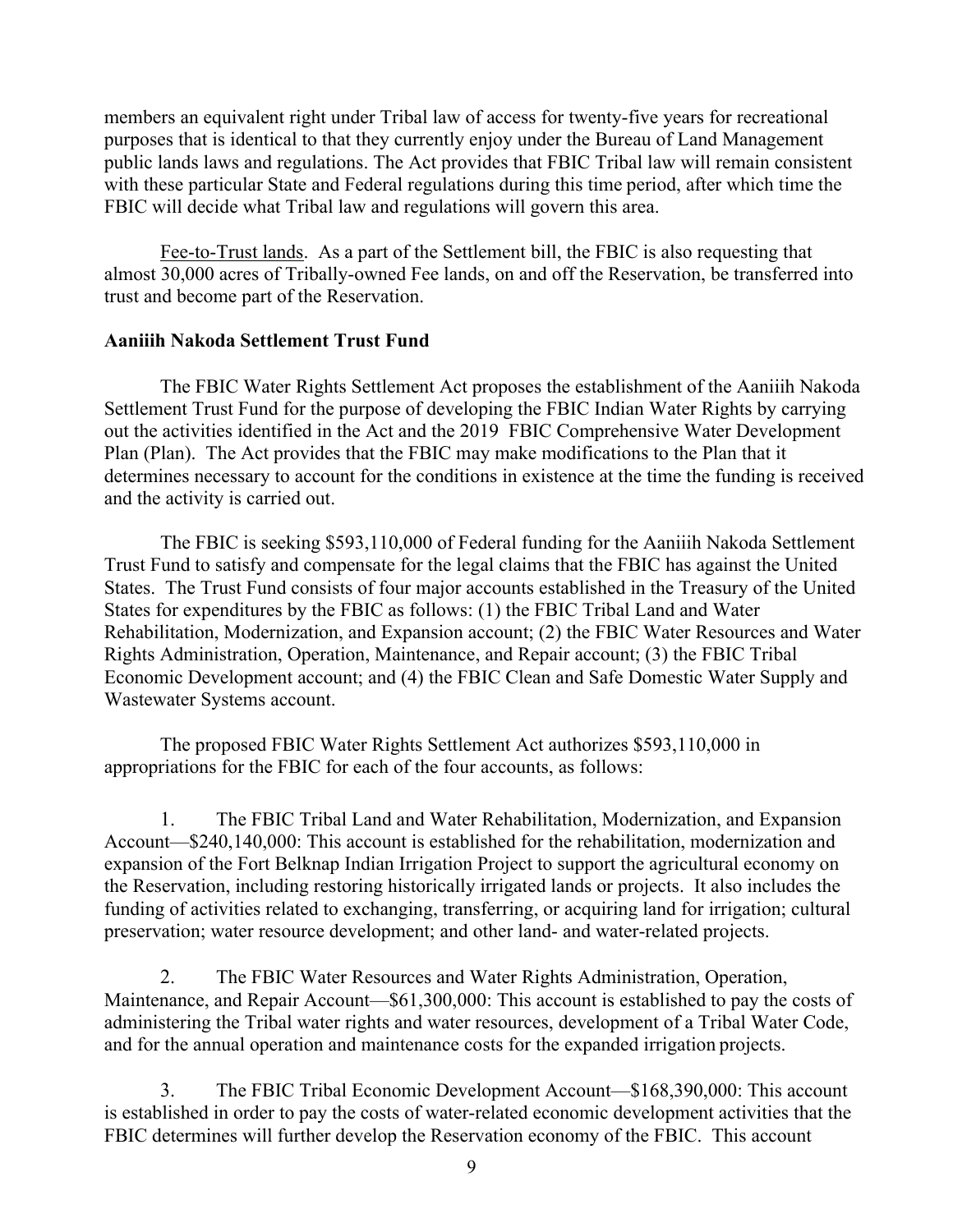provides the FBIC with the flexibility to identify and engage in activities that promote a positive economy for the FBIC and Tribal members and the use of its water rights, including activities related to the training, health, and well-being of the Tribal labor force and members.

4. The FBIC Clean and Safe Domestic Water Supply and Wastewater Systems Account—\$123,280,000: This account is established to pay the costs of (a) a feasibility study and design of a domestic water supply and wastewater treatment system for the FBIC; (b) the planning, design, and construction of a domestic water supply system and related facilities for tribal communities; and (c) the planning, design, and construction of a wastewater treatment system and related facilities for tribal communities.

Mitigation Activities. Consistent with the negotiated Water Compact, the Water Rights Settlement Act provides for the authorization and appropriation of funds to mitigate potential adverse effects on State-based water users due to the full development and use of the FBIC Indian water rights. This includes mitigation for the Milk River Project water users, and a new Upper Peoples Creek Dam and Reservoir on the Reservation. The funds for the four accounts in the Aaniiih Nakoda Settlement Trust Fund are in addition to the \$69,500,000 that are identified for the mitigation activities in the Milk River Basin, required under the 2001 Water Compact, and that the state and federal governments will jointly support.

Also, consistent with the negotiated Water Compact, the Water Rights Settlement Act recognizes a water rights mitigation agreement for non-tribal Upper Peoples Creek irrigators. The FBIC agreed to subordinate a portion of its senior priority water rights in Upper Peoples Creek to existing off-Reservation, non-tribal water users in exchange for the development of reservoir storage for the benefit of the FBIC in the Upper Peoples Creek Basin. The Water Settlement Act identifies \$15,500,000 for the construction of the Upper Peoples Creek Dam and Reservoir, which costs will also to be shared by the state and federal governments. The reservoir will provide for non-agricultural activities, as well as irrigation water uses.

Other. There is \$15,000,000 authorized for the Secretary to carry out the activities related to the land transfers in Section 6.

Under the policy and federal regulations of the United States and the Aaniiih Nakoda Water Rights Settlement Act, settlement funding is not allowed to be used for per capita distribution to Tribal members. The funding is to be used to develop the FBIC's water rights and support water-related economic development. When the FBIC has developed and markets its water, it will be able to use the income generated from water leasing, deferral, forbearance, and other agreements for the benefit of the FBIC and tribal members.

## **Development of Jobs for Planning, Designing, and Constructing Facilities to Use FBIC Indian Water Rights**

The Water Rights Settlement Act is intended to provide monetary support for the full development and use of the FBIC's water rights. This will create jobs and promote the development of a viable Reservation economy. It is based on the Water Compact and agreements with the State and federal government that require the development of water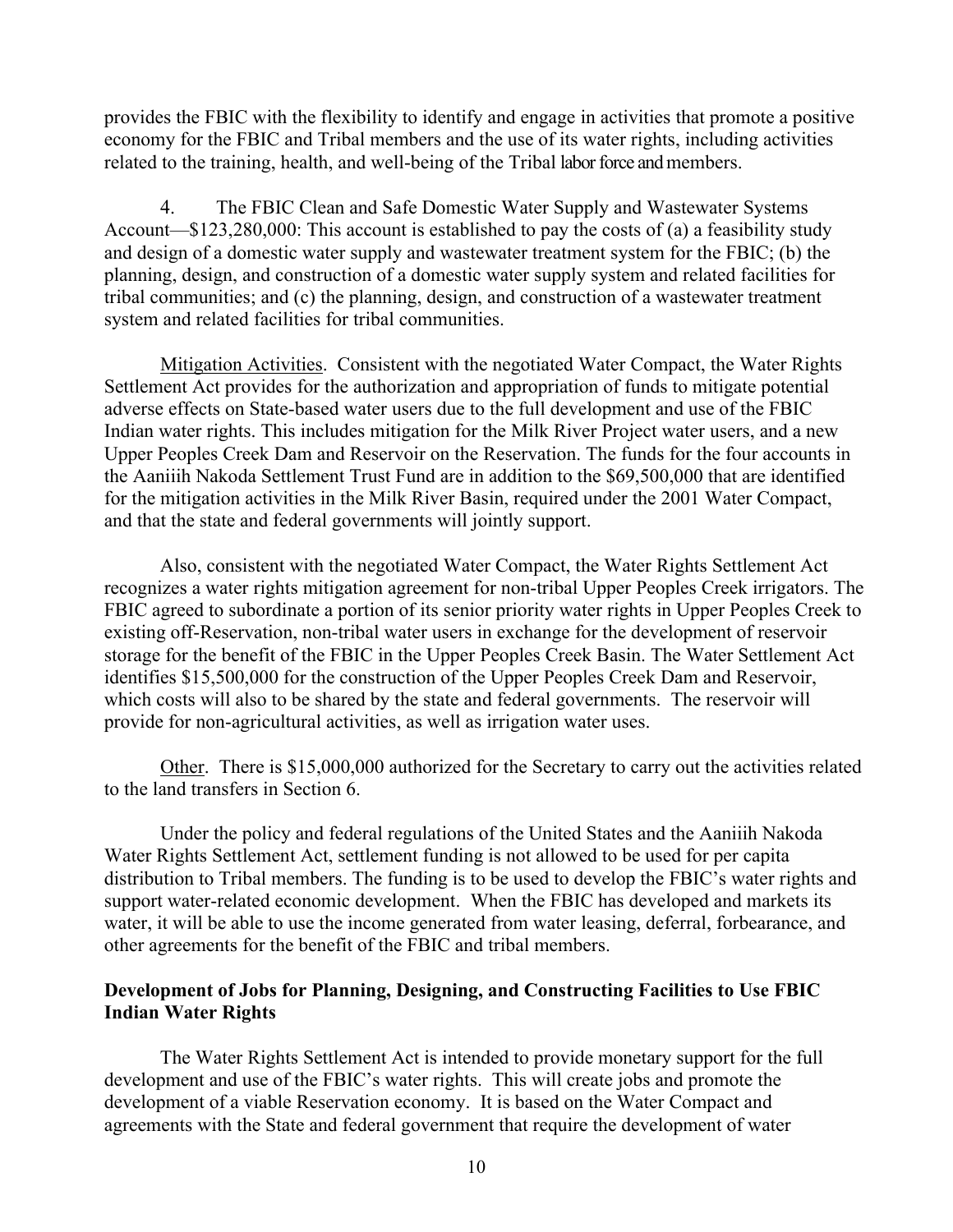infrastructure and other water-related economic activities. The settlement funds support the planning, design, and construction of necessary facilities.

In addition to the activities described in the previous section, the Act provides the FBIC a permanent allocation of 20,000 acre-feet per year of stored water from the water right of the Bureau of Reclamation in Lake Elwell (Tiber Reservoir). The stored water will be treated as a part of the Tribal water rights. The FBIC may use the allocated water for any purpose, including agricultural, municipal, commercial, industrial, leasing, mining, or recreational purposes, on or off theReservation.

To support its economic development efforts, the FBIC will be able to market its unused water when it is used within the Missouri River Basin and the agreement does not permanently alienate any of the water apportioned to the FBIC—that is, the Indian Water Right may not be sold, only used under an FBIC agreement. If applicable State and Federal laws are amended or expanded to authorize water users to temporarily transfer water rights interbasin, interstate, or internationally, the FBIC shall have the same right and authority.

#### **Regional Economic Impact and Benefits**

The FBIC is requesting a total of \$593,110,000 in monetary compensation for damages. The FBIC Council anticipates that the settlement of the FBIC water rights will result in a significant and positive economic impact for the Tribes, the local communities, and the region. The Council of Economic Advisers issued a report titled "Estimates of Job Creation from the American Recovery and Reinvestment Act of 2009." (Executive Office of the President, dated May 2009). Using historical experience, current modeling techniques, and a conservative approach, the Council of Economic Advisers reported that, as a simple rule, \$92,000 of government spending creates one job-year (or one job for one year). Using this rule of estimation, the proposed Tribes' Indian Water Rights Settlement Act will create an approximate total of 6,447 job-years. Over a 20 year period, this would result in over 300 jobs per year.

Congress has shown a commitment to create jobs and improve the quality of life for Native American communities by strongly supporting Indian water rights settlements. Between 2010 and 2012, Congress approved six Indian water rights settlements—an unprecedented number of Indian water rights settlements in that short period of time. Since then, several additional Indian water rights settlements have been approved, including the Blackfeet Tribe and the Confederated Salish and Kootenai Tribes. A good portion of the jobs generated by the implementation of the settlements will be in Native American communities, and the benefits of the reliable and modern water infrastructure that these projects create will bring additional and lasting economic benefits to Indian Country and local communities. (*See* Mike L. Connor, Commissioner of Reclamation, Sept. 12, 2011, Making Progress in Indian Country, at [www.whitehouse.gov\)](http://www.whitehouse.gov/).

#### **Milk River Coordinating Committee**

Because water flows, rivers and streams enter and exit the Fort Belknap Reservation. The State and the FBIC have sovereign water rights in some of the same rivers and streams, such as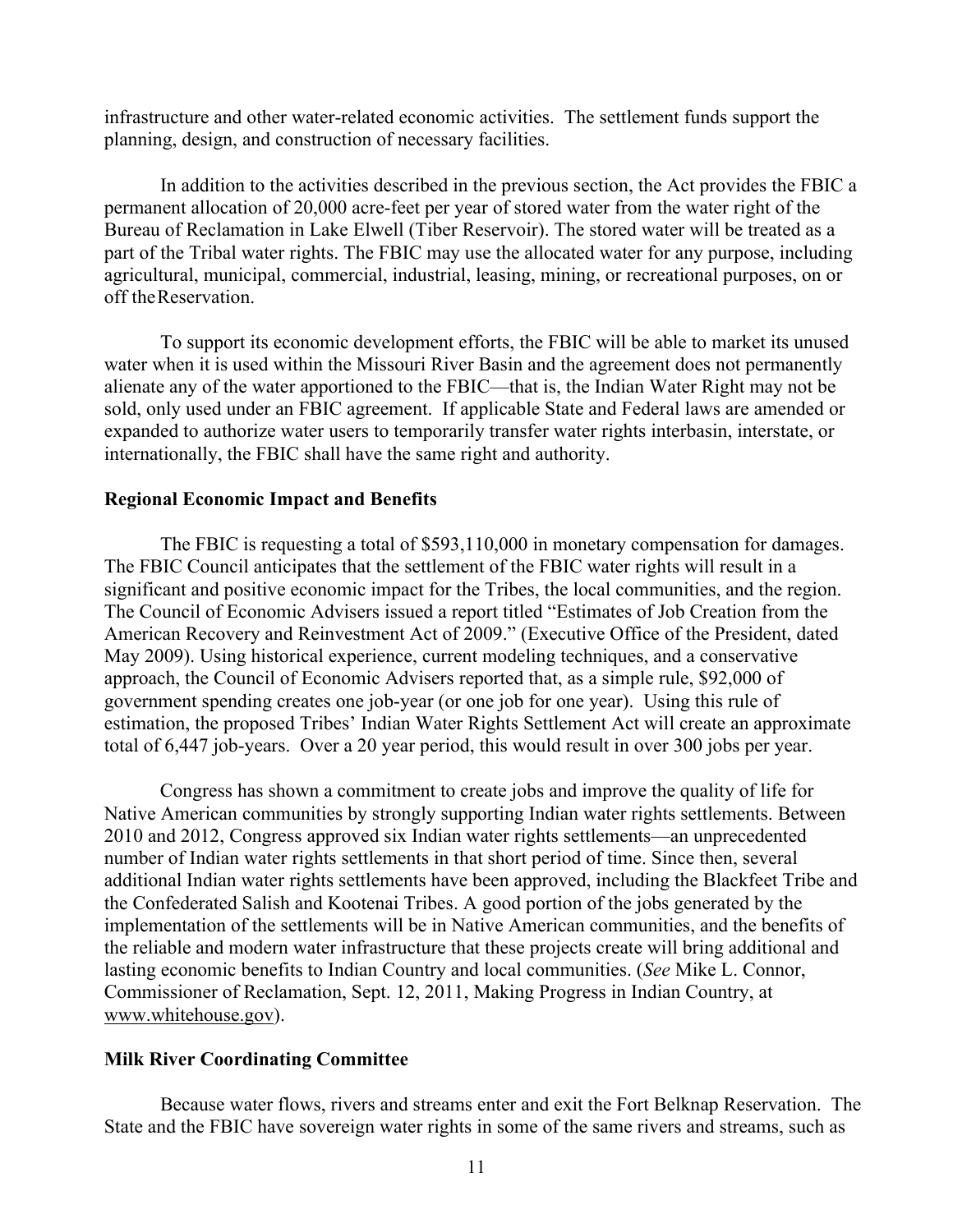the Milk River. The FBIC Water Rights Settlement Act recognizes a Basin-wide Milk River Coordinating Committee, negotiated as part of the Water Compact, that includes the participation of the FBIC, State water users, and federal agencies under the Secretary of the Interior. The purpose of the Milk River Coordinating Committee is to improve the coordination of the operation of water storage facilities for the release of water from storages within, or for the diversion to, the Milk River Basin, and to improve the management of diversions from the Milk River.

#### **Waiver and Release of Claims, Reservation and Retention of Claims, and Miscellaneous Provisions**

The Water Rights Settlement Act provides for the FBIC to waive and release its water rights claims within the State and its water-related damage claims against the United States. Waiving and releasing claims to any additional Indian water rights in the State and releasing the United States from existing breach of trust claims related to these water rights and resources are required by the federal government when tribes negotiate and settle their Indian Water Rights and are compensated for damages without litigation. The waiver and releases are in return for the State and Federal recognition of the FBIC's Indian Reserved Water Rights and other benefits provided by the Water Compact and the FBIC Water Rights Settlement.

Nevertheless, the FBIC and the United States, acting in its capacity as trustee for the FBIC, reserve rights and retains certain claims, which can still be asserted in the future. The FBIC reserves the rights and retains claims that include: (1) all claims that may be necessary to enforce the Water Compact, the Final Court Decree, and the Settlement Act; (2) all rights to use and protect water rights acquired after the date of the enactment of the Act; and (3) potential claims to off-reservation hunting, fishing, and gathering. Further, the Fort Belknap Indian Community retains the right to enforce its own laws, including with regard to environmental protections.

The Water Rights Settlement Act provides for the cancellation and elimination of any and all debt or liens against the allotments of land held by the FBIC and its allottee members due to construction and operation and maintenance assessments, which have been assessed against Tribal and allotted lands within the Fort Belknap Indian Irrigation Project**.**

## **Enforceability Criteria**

To complete its comprehensive water settlement, the FBIC must move forward to complete several activities in order to implement the provisions of the Water Compact and Water Rights Settlement Act, including:

(1) Introduction of the Water Rights Settlement Act in the House and a Hearing (the Bill was reintroduced in the Senate on May 27, 2021, by Senator Jon Tester, and a Hearing was conducted for the first time on October 6, 2021), and complete negotiations of the terms and conditions of the proposed Act with the Department of Interior, the State, and Congress, which includes the amount of monetary compensation;